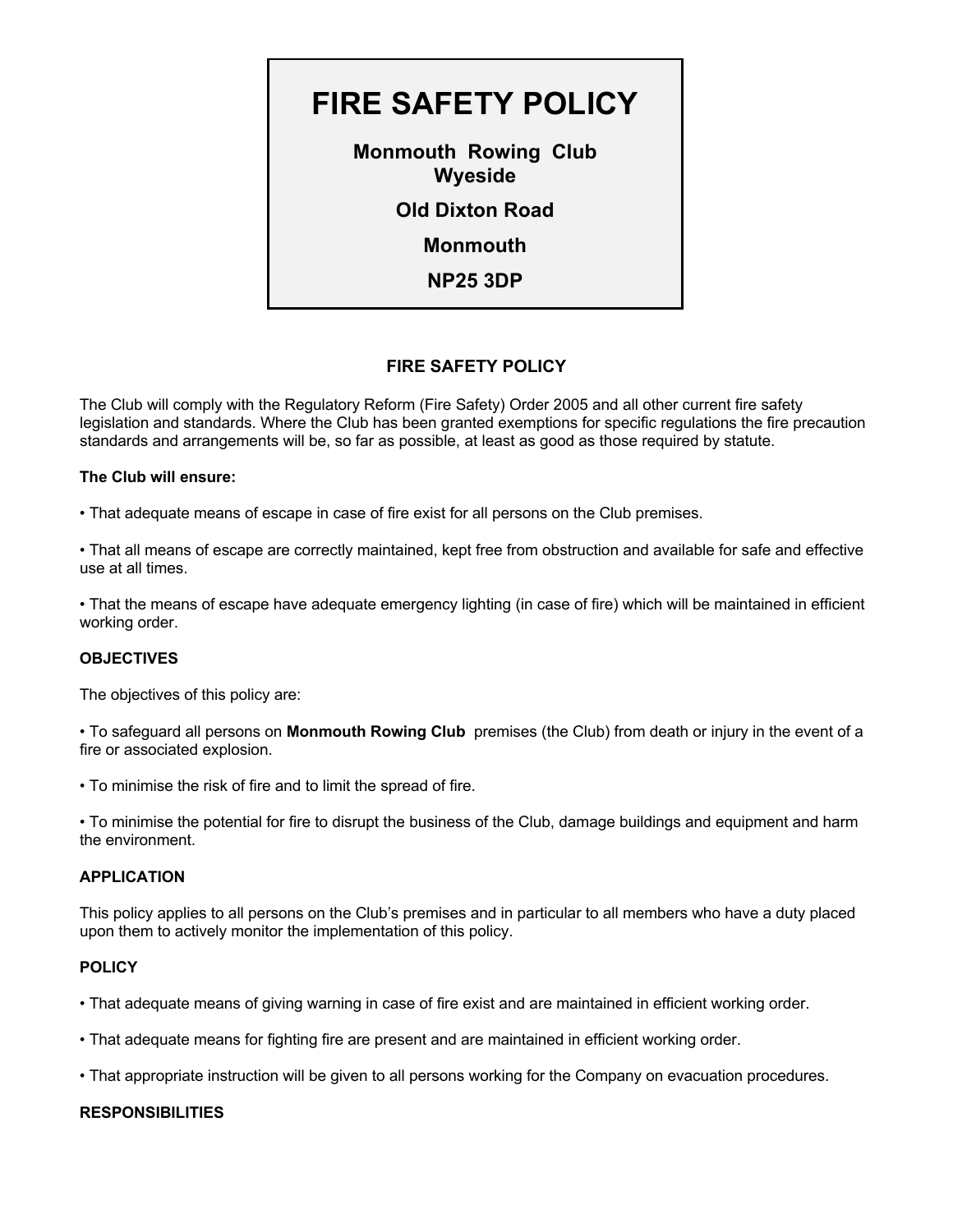The **Committee,** who has responsibility for Health and Safety including Fire Safety, is responsible for ensuring that a fire risk assessment is carried out, providing advice, training, promulgating, monitoring and auditing of the Club's Fire Safety Policy, Standards and Procedures.

Fire Wardens are responsible for ensuring that all persons under their responsibility are trained and given adequate instruction in the case of fire.

Members must comply with all instructions given to them in regard to fire safety and any other fire procedures as required.

Tenants must also report any observed shortcomings in fire precautions to the Club management. Visitors must comply with all instructions given to them in regard to fire safety and any other fire procedures as required.

Contractors working on behalf of, or on property owned by, the Club must comply with the Club's Fire Safety Policy and obey all instructions given to them in regard to fire safety by authorised Club personnel. They must also ensure that all personnel for whom they are responsible are adequately trained and instructed in fire safety procedures and arrangements.

### **FIRE SAFETY TRAINING**

All members should attend an induction session and must receive fire training and instruction annually. Members who feel their fire training is insufficient must inform a member of the Committee as soon as possible.

The Fire Wardens will maintain a record of all attendances at fire training sessions, demonstrations, etc. and will monitor attendances to ensure all members receive adequate training.

Training for members should consist of their being confident and sufficiently well informed to raise the alarm, carry out evacuation procedures, know all available escape routes and be familiar with first aid fire fighting equipment.

The Fire Wardens will liaise with the **Committee** in the organisation of fire drills and the training of members.

#### **Fire drills will take place at least once a year for Club members.**

#### **RISK ASSESSMENT**

The Club will ensure a Fire Risk Assessment is carried out for the premises using where applicable the Regulatory Reform (Fire Safety) Order 2005. These regulations are statutory requirements under a self-regulatory role, monitored by Local Authority Fire Brigade and should be reviewed annually.

### **SMOKING**

All personnel will adhere to the **No Smoking Policy** within the Club's premises.

### **FIRE PROCEDURES**

Instructions in the case of fire or suspected fire are posted in all areas and by fire alarm call points, as well as by exit doors from the Club's buildings.

All members are responsible for being aware of current fire procedures.

In the event of the fire alarm system being activated:-

#### **The alarm will sound continually in fire zone areas until turned off by authorised person (s).**

All occupants should take the appropriate steps to ensure that, if necessary, evacuation could take place at short notice.

The evacuation procedures laid down by the **Committee** should be followed at all times.